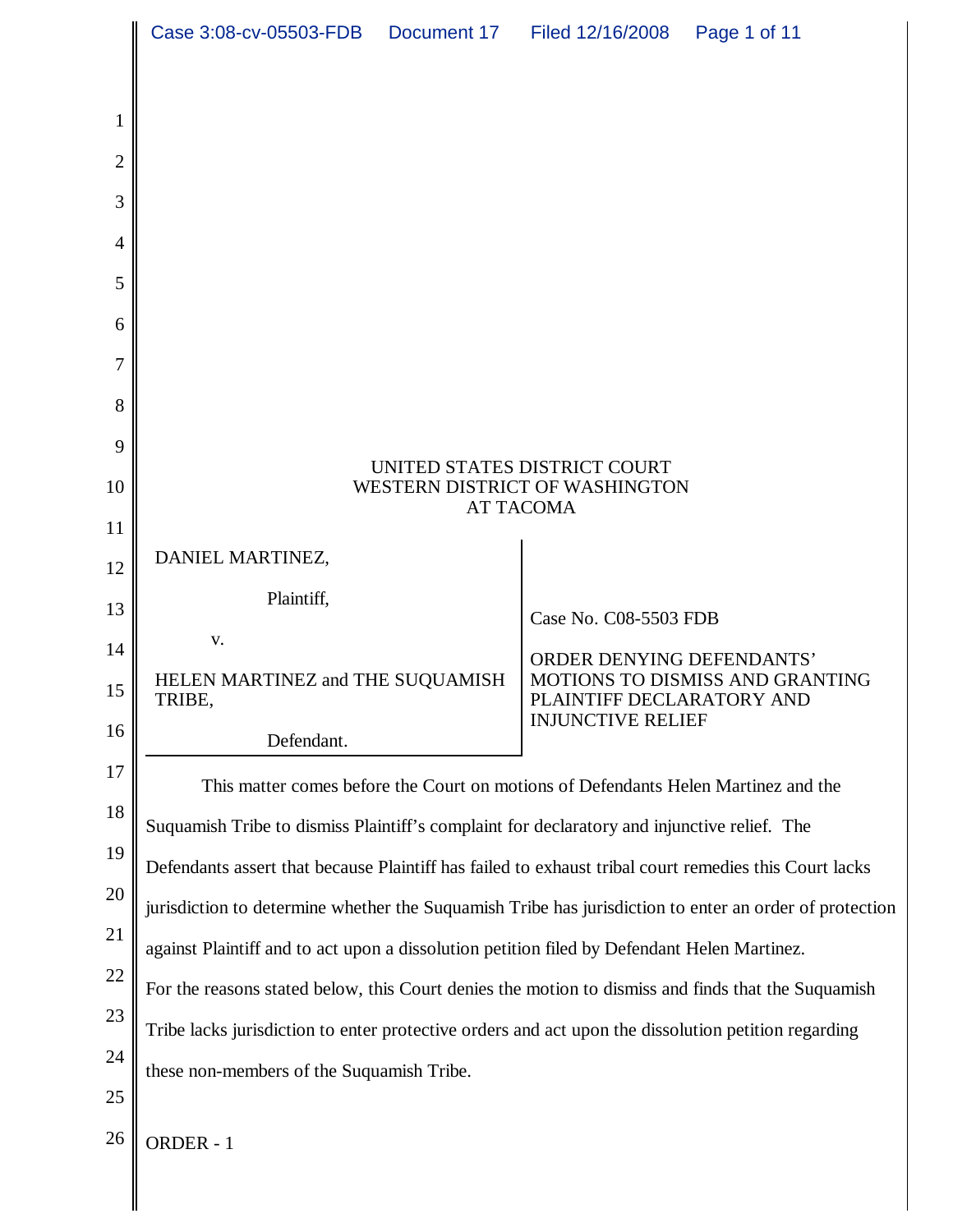#### **Introduction and Background**

2 3 4 5 6 The undisputed material facts are as follows: Daniel and Helen Martinez are married and have two children. Plaintiff Daniel Martinez is a non-Indian and not a member of the Suquamish Tribe. Defendant Helen Martinez is an Alaska Native and she and her children are members of the Native Village of Savoonga. Ms. Martinez and her children are not members of the Suquamish Tribe. The family resides on fee land owned by a non-Indian located within the Suquamish Reservation.

7 8 9 10 11 12 The parties have appeared before the Suquamish Tribal Court in the past seeking domestic relations protection orders. In July of 2007, Daniel Martinez petitioned for and obtained a temporary protection order restraining Helen Martinez from her husband and children. By agreement of the parties this order was dismissed in August of 2007. Thereafter, Helen Martinez filed a petition for dissolution of marriage with the Tribal Court. This petition was also dismissed by stipulation of the parties.

13 14 15 16 17 18 19 20 On February 28, 2008, Helen Martinez initiated a new action in the Tribal Court seeking a domestic violence order of protection against her husband. A temporary order was issued on that date prohibiting Mr. Martinez from contacting his wife or children and from going to their home. Daniel Martinez was served with the temporary protection order and notice of a March 27, 2008 hearing on a permanent order of protection. Mr. Martinez appeared at the hearing. The Court entered a final order of protection which Mr. Martinez signed in court. This order of protection prohibits Mr. Martinez from contacting his wife or children and from going to their home until July 28, 2010.

21 22 23 24 25 On March 4, 2008, Ms. Martinez filed for dissolution of marriage and custody of their children in the Tribal Court and moved for temporary orders. Mr. Martinez responded by filing a proposed parenting plan and a financial declaration. The Tribal Court entered a temporary order on April 29, 2008. The Tribal Court set a trial date for dissolution of the marriage for February 27, 2009.

 $26$  ORDER - 2

1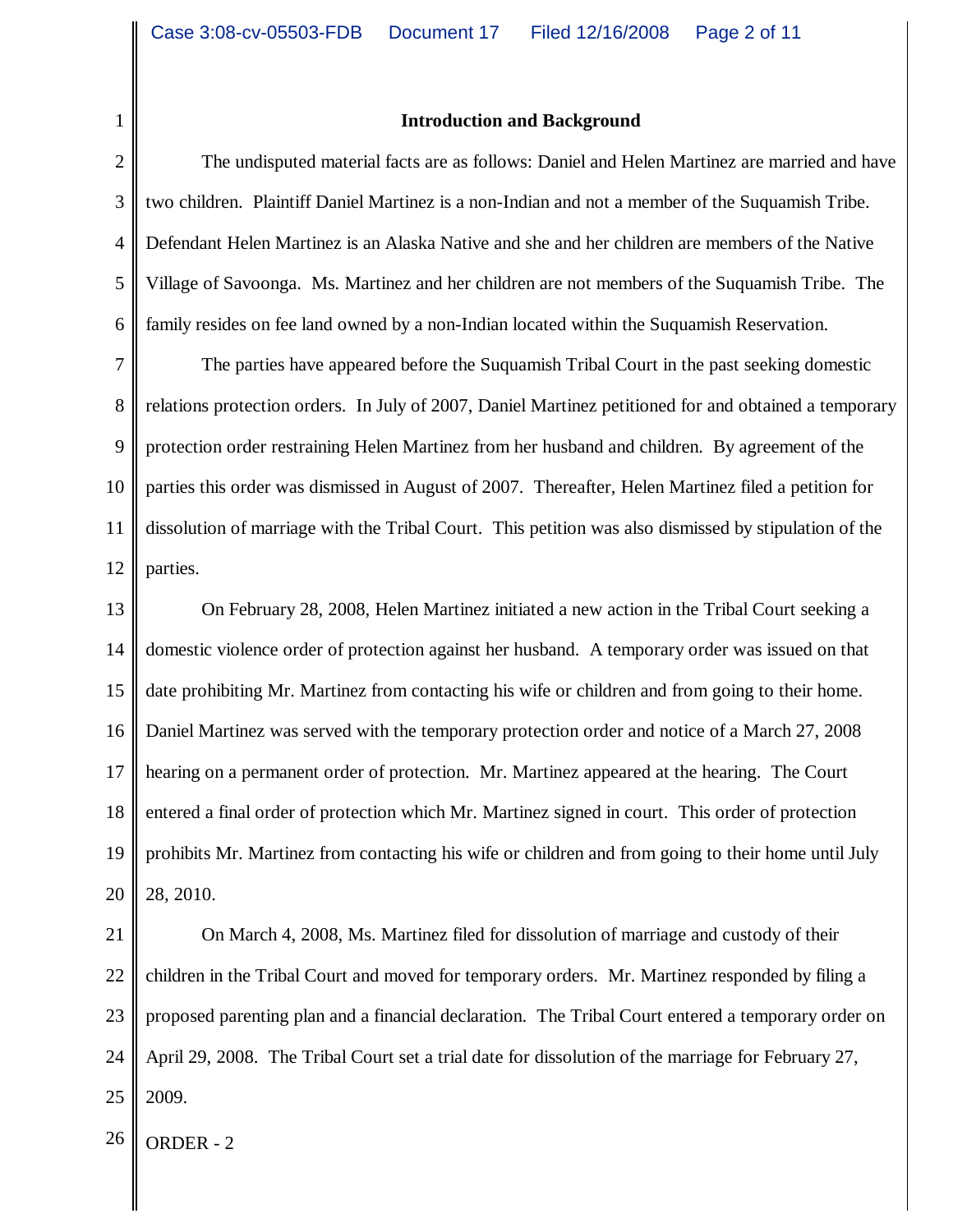1 2 3 4 On May 14, 2008, counsel for Mr. Martinez filed a notice of appearance in both matters asserting lack of subject matter jurisdiction. The Tribal Court denied counsel's written request for a copy of the record of the domestic violence protective order case on the basis that the case was closed.

This complaint for declaratory and injunctive relief followed.

# **Subject Matter Jurisdiction**

7 8 9 10 11 12 13 14 15 16 17 Non-Indians may bring a federal common law cause of action under 28 U.S.C. § 1331 to challenge tribal court jurisdiction. Nat'l Farmers Union Ins. Cos. v. Crow Tribe of Indians, 471 U.S. 845, 850-53(1985); Boozer v. Wilder, 381 F.3d 931, 934 (9<sup>th</sup> Cir. 2004). Federal law defines the outer boundaries of an Indian tribe's power over non-Indians, and the question whether an Indian tribe retains the power to compel a non-Indian to submit to the civil jurisdiction of a tribal court is one that must be answered by reference to federal law and is a federal question under 28 U.S.C. § 1331. Crow Tribe of Indians, at 852; Boozer, at 934. "Whether a tribal court has adjudicative authority over nonmembers is a federal question." Plains Commerce Bank v. Long Family Land & Cattle Co., Inc., \_\_\_U.S. \_\_\_, 128 S.Ct. 2709, 2716-17, 171 L.Ed.2d 457 (2008). Because Daniel Martinez is non-Indian, § 1331 provides subject matter jurisdiction over his federal common law challenge to the tribal court's jurisdiction to enter the protection order and adjudicate his dissolution.

18

5

6

## **Exhaustion of Tribal Remedies**

19 20 21 Defendants move to dismiss Plaintiff's complaint pursuant to Rule 12(b)(1) and (6) on the ground Plaintiff did not properly exhaust the requisite tribal court remedies prior to bringing the instant action.

22 23 24 25  $26$  ORDER - 3 Under the doctrine of exhaustion of tribal court remedies, relief may not be sought in federal court until appellate review of a pending matter in a tribal court is complete. Iowa Mut. Ins. Co. v. LaPlante, 480 U.S. 9, 17 (1987); Atwood v. Fort Peck Tribal Court Assiniboine, 513 F.3d 943, 948  $(9<sup>th</sup> Cir. 2008)$ . The exhaustion rule is prudential, it is required as a matter of comity, not as a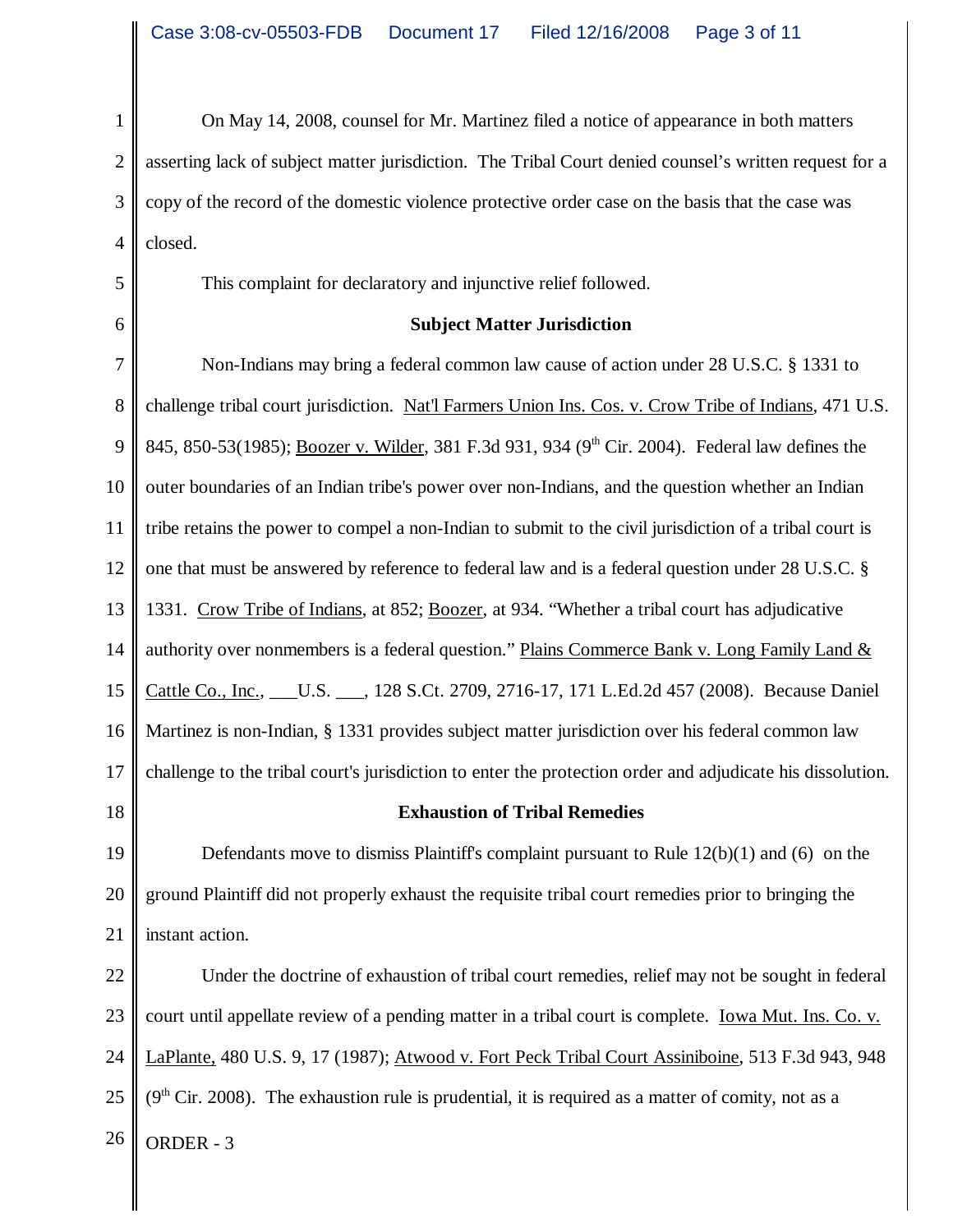1 2 3 4 5 6 7 jurisdictional prerequisite. Strate v. A-1 Contractors, 520 U.S. 438, 451(1997); Atwood, at 948. As a matter of discretion, a district court may either dismiss a case or stay the action while a tribal court handles the matter. Nat'l Farmers Union Ins. Cos. v. Crow Tribe of Indians, 471 U.S. 845, 857(1985); Atwood, at 948. Ms. Martinez and The Suquamish Tribe assert that because the dissolution is still pending before the Tribal Court, this Court must either dismiss the action or stay the action while the Tribal Court handles the matter and is given the opportunity to determine jurisdiction in the first instance.

8 9 10 11 12 13 14 15 However, exhaustion is not required where the action is patently violative of express jurisdictional prohibitions or it is otherwise plain that the tribal court lacks jurisdiction over the dispute, such that adherence to the exhaustion requirement would serve no purpose other than delay. Nevada v. Hicks, 533 U.S. 353, 369 (2001); Strate, 520 U.S. at 459-60 n. 14; Boozer v. Wilder, 381 F.3d 931, 935 (9<sup>th</sup> Cir. 2004). Likewise, exhaustion is not required where an assertion of tribal jurisdiction is motivated by a desire to harass or is conducted in bad faith or where exhaustion would be futile because of the lack of an adequate opportunity to challenge the court's jurisdiction. Crow Tribe of Indians, 471 U.S. at 856 n. 21 (1985); Boozer, at 935.

16 17 18 19 In this case, Plaintiff asserts that tribal jurisdiction is clearly lacking, thus excusing any failure to exhaust his tribal remedies prior to bringing suit in this Court. Defendants, on the other hand, take exception to Plaintiff's position and argue that this case falls firmly within the authorization of tribal jurisdiction over non-members of a tribe.

20

## **Appropriateness of Tribal Jurisdiction**

21 22 23 24 25  $26$  ORDER - 4 An analysis of Indian tribal court jurisdiction begins with United States v. Montana, 450 U.S. 544 (1981). In Montana, the Supreme Court held that an Indian tribe could not regulate hunting and fishing by non-Indians on non-Indian owned fee land within the reservation. The Supreme Court further explained that there are two sources of tribal jurisdiction against nonmembers; either positive by law, by way of statute or treaty, or through the inherent sovereignty of the tribe. Montana, at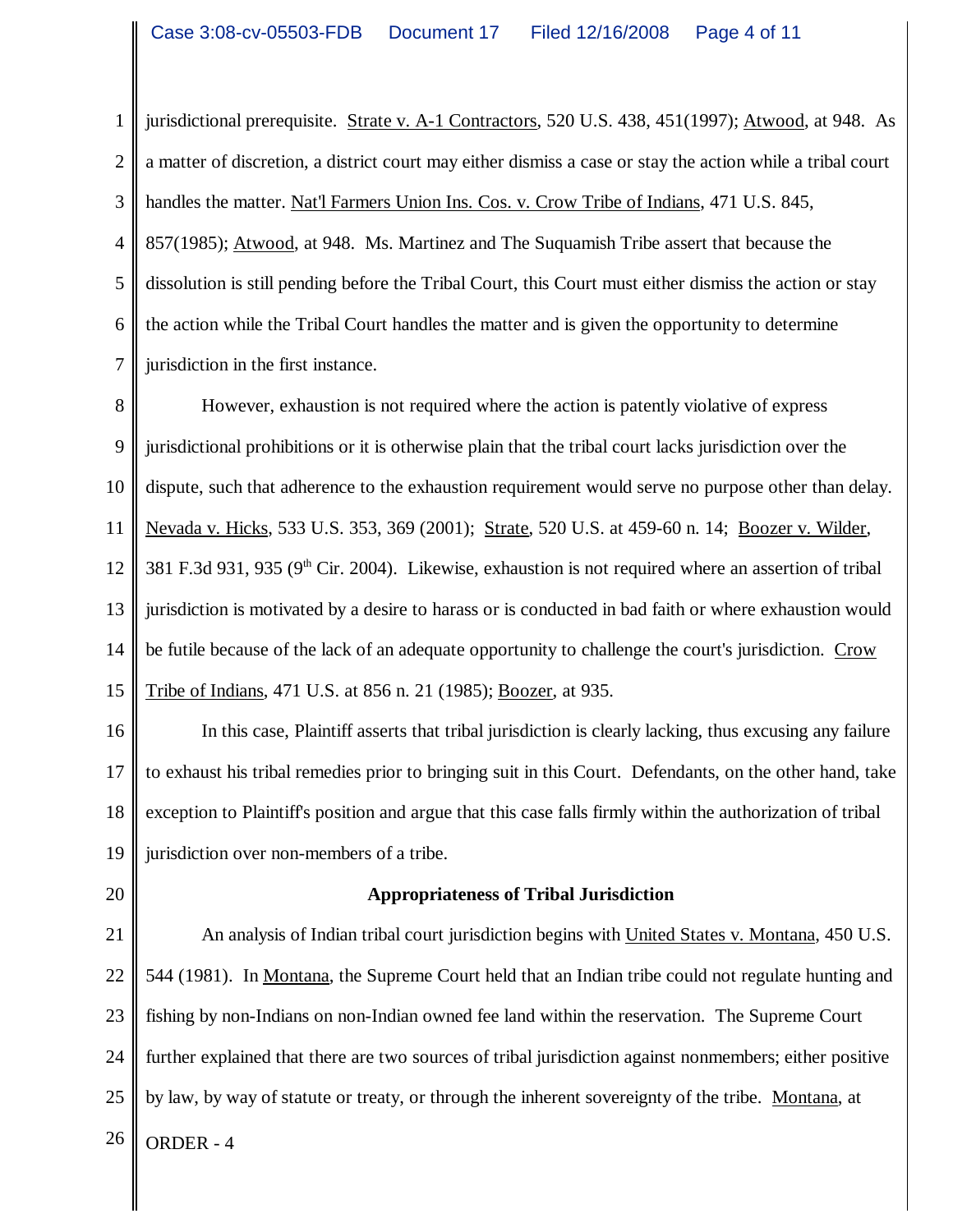1 564.

2 3 4 The Defendants assert that Tribal Court jurisdiction exist by way of a positive grant of jurisdiction through federal statute and/or through the application of the exceptions for inherent tribal authority.

5

## **Legislative Grant of Jurisdiction**

6 7 8 9 10 11 12 13 Both Defendants the Suquamish Tribe and Helen Martinez assert that there exist a federal grant of tribal jurisdiction under the Violence Against Women Act (VAWA). The Defendants reference the provisions of the VAWA governing enforcement of protection orders. Under the VAWA a tribal court protection order is entitled to full faith and credit in state courts "provided the tribal court has jurisdiction over the parties and matter under the laws of that tribe," and reasonable notice and opportunity to be heard is given to the person against whom the order is sought sufficient to protect that person's right to due process. 18 U.S.C. § 2265(b). The VAWA sets for the grant of tribal jurisdiction at 18 U.S.C. § 2265(e):

- 
- 14 15

16

Tribal court jurisdiction.--For purposes of this section, a tribal court shall have full civil jurisdiction to enforce protection orders, including authority to enforce any orders through civil contempt proceedings, exclusion of violators from Indian lands, and other appropriate mechanisms, in matters arising within the authority of the tribe.

17 18 Defendants then point to tribal law providing that any person may petition the tribal court for an order of protection by filing a petition alleging he or she has been the victim of domestic violence committed by the respondent. Suquamish Tribal Code § 7.28.2.

19 20 21 22 23 The Court does not construe the provisions of the VAWA as a grant of jurisdiction to the Suquamish Tribe to enter domestic violence protection orders as between two non-members of the Tribe that reside on fee land within the reservation. There is nothing in this language that explicitly confers upon the Tribe jurisdiction to regulate non-tribal member domestic relations. The grant of authority simply provides jurisdiction "in matters arising within the authority of the tribe."

 $24$ 

25

Tribal jurisdiction over non-members is highly disfavored and there exists a presumption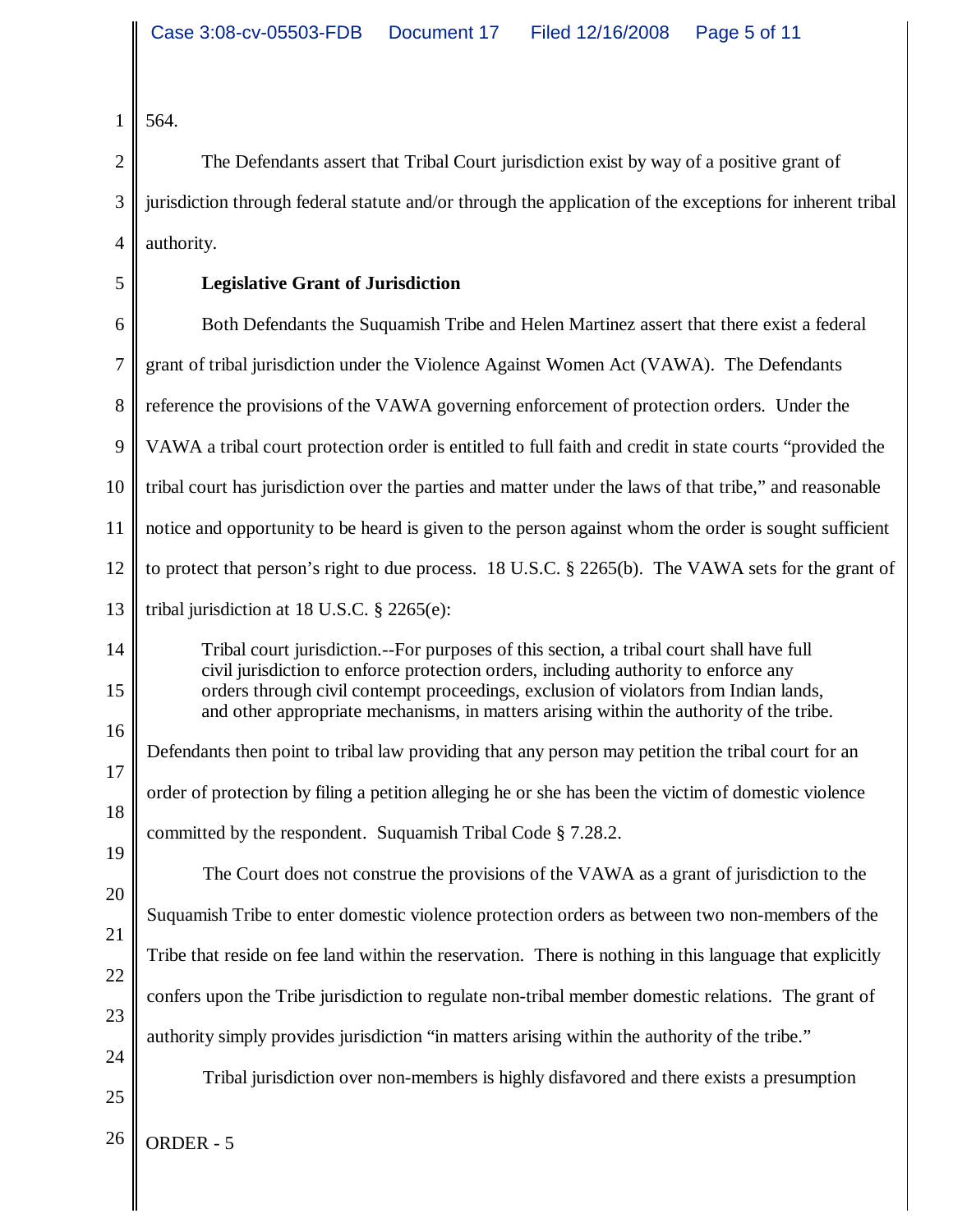1 2 3 4 5 against tribal jurisdiction. There must exist "express authorization" by federal statute of tribal jurisdiction over the conduct of non-members. Bugenig v. Hoopa Valley Tribe, 229 F.3d 1210, 1215, 1217 (9<sup>th</sup> Cir. 2000); Strate v. A-1 Contractors, 520 U.S. 438, 445 (1997). For there to be an express delegation of jurisdiction over non-members there must be a "clear statement" of express delegation of jurisdiction. Bugenig, 1218-19.

6 7 8 9 10 11 12 13 The VAWA provisions provide that tribal protection orders are entitled to full faith and credit only where the tribal court has jurisdiction over the parties and matter under the laws of the tribe. This provision is simply a recognition of existing trial jurisdiction over the welfare of the Tribe and its members. It is not clear statement of express grant of expanded jurisdiction over nonmembers that has not been previously recognized by the courts and Congress. There is no express congressional authorization to enter protective orders (or entertain dissolution proceedings) against non-tribal members pursuant to the VAWA. Accordingly, there is no tribal jurisdiction pursuant to legislative grant.

14

## **Inherent Tribal Authority**

15 16 17 18 19 20 21 22 23 The Defendants next assert that Tribal Court jurisdiction arises form the inherent sovereign powers of the Tribe. The sovereignty of Indian tribes is of a unique and limited character. It centers on the land held by the tribe and on tribal members within the reservation. Plains Commerce Bank v. Long Family Land & Cattle Co., Inc., \_\_\_\_U.S. \_\_\_, 128 S.Ct. 2709, 2718, 171 L.Ed.2d 457 (2008). The Supreme Court has stated that "the inherent sovereign powers of an Indian tribe do not extend to the activities of nonmembers of the tribe."  $\underline{Id}$ , at 2718-19; United States v. Montana, 450 U.S. 544, 565 (1981). This general rule restricts tribal authority over nonmember activities taking place on the reservation, and is particularly strong when the nonmember's activity occurs on non-Indian fee land." Plains Commerce Bank, at 2719: Strate v. A-1 Contractors, 520 U.S. 438, 446 (1997).

24 25  $26$  ORDER - 6 At first blush it would appear that the Tribal Court lacks inherent sovereign powers jurisdiction over the conduct of Plaintiff, as he is a non-member of the Tribe. In fact, Helen Martinez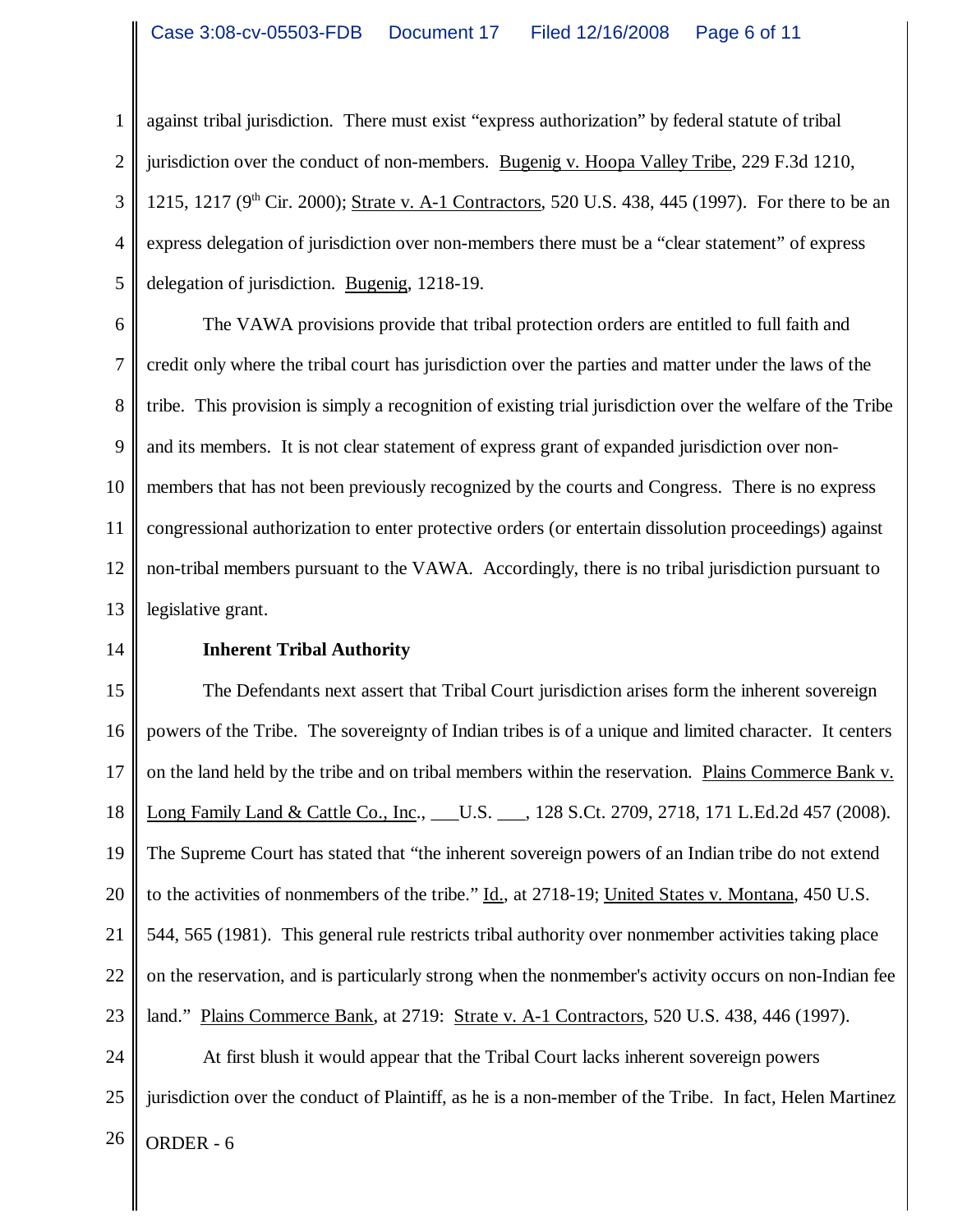1 2 3 4 is an Alaska Native Indian, and for the purposes of determining the tribal jurisdiction of the Suquamish Tribal Courts, she also is not a member. See, Smith v. Salish Kootenai College, 434 F.3d 1127, 1132-33 ( $9<sup>th</sup>$  Cir. 2006). Further, the parties reside not on Indian land, but fee property owned by a non-member of the Suquamish Tribe.

5 6 7 8 9 10 11 12 13 14 15 16 The principle that the inherent sovereign powers of an Indian tribe do not extend to the activities of nonmembers of the tribe is subject to two exceptions. The first exception relates to nonmembers who enter consensual relationships with the tribe or its members; the second concerns activity that directly affects the tribe's political integrity, economic security, health, or welfare." Strate v. A-1 Contractors, 520 U.S. 438, 446 (1997); Smith, 434 F.3d at 1131. The U.S. Supreme Court first identified these two exceptions in Montana. The first exception is that a tribe may regulate through taxation, licensing, or other means, "the activities of nonmembers who enter consensual relationships with the tribe or its members, through commercial dealing, contracts, leases or other arrangements." Montana, 450 U.S., at 565. The second exception is that a tribe "may also retain inherent power to exercise civil authority over the conduct of non-Indians on fee lands within its reservation when that conduct threatens or has some direct effect on the political integrity, the economic security, or the health or welfare of the tribe." Id. at 566.

17 18 19 20 21 These exceptions are limited, and cannot be construed in a manner that would swallow the rule, or severely shrink it. Plains Commerce Bank, at 128 S.Ct. 2720. Efforts by a tribe to regulate non-members, especially on non-Indian fee land, are presumptively invalid. The burden rests on the tribe to establish that one of the two <u>Montana</u> exceptions is satisfied. <u>Id.; Atkinson Trading Co. v.</u> Shirley, 532 U.S. 645, 654, 659 (2001).

22

## **Consensual Relationship Exception**

23 24 25 The Tribe and Ms. Martinez assert that Mr. Martinez has entered into a consensual relationship with the Suquamish Tribe by having availed himself of the Tribal Courts in prior actions concerning his relationship with his wife, Helen Martinez.

 $26$  ORDER - 7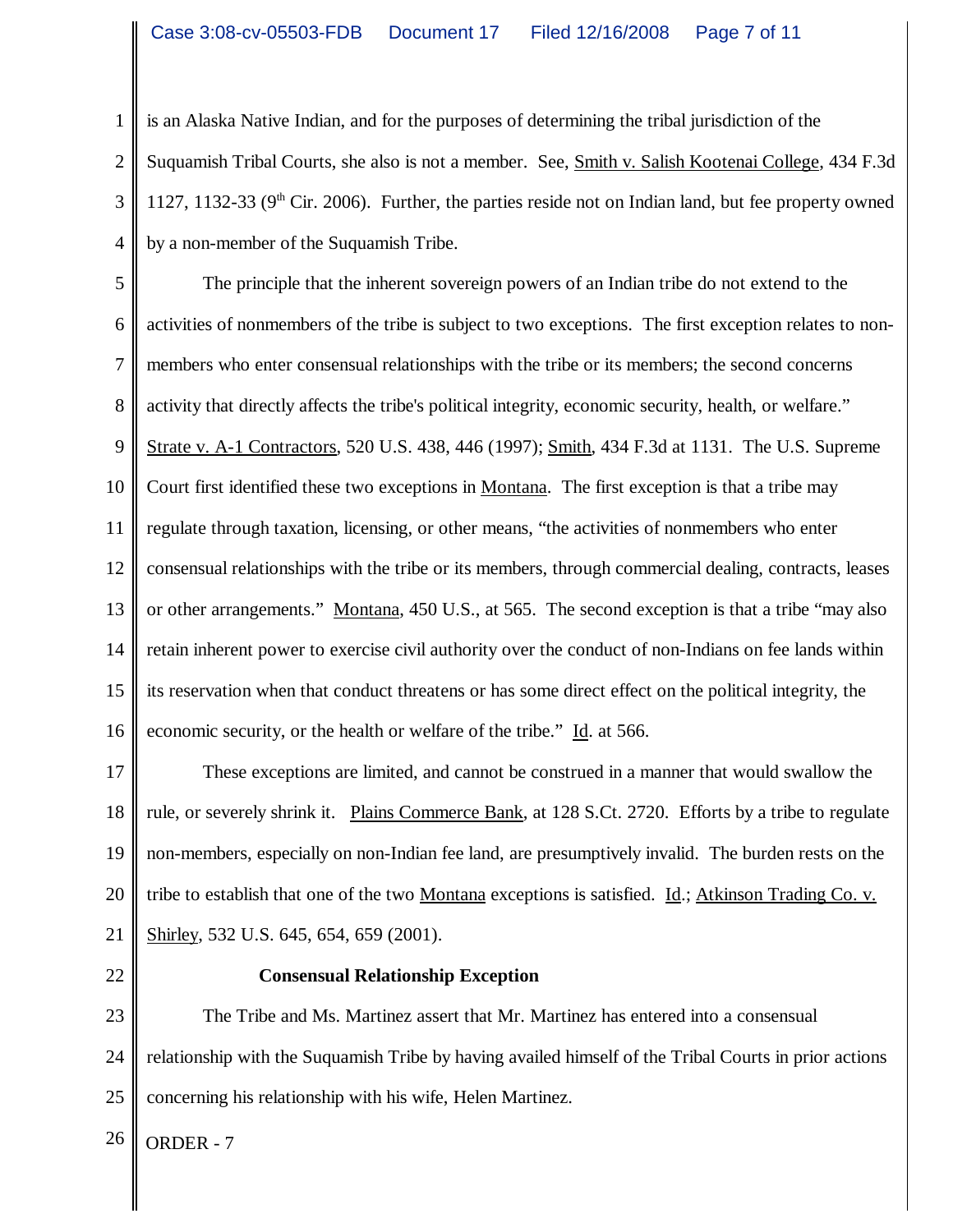1 2 3 4 5 6 7 8 9 10 11 12 13 14 15 16 17 18 19 20 The Court finds this argument unpersuasive. Mr. Martinez is not engaged in any of the illustrative "consensual relationships" described in Montana: "commercial dealing, contracts, leases, or other arrangements." See United States v. Montana, 450 U.S. 544, 565 (1981). The analysis of Montana, and subsequent cases, expressly or implicitly recognize tribes limited authority over activity occurring within the reservation and tribes lack of authority to determine external relations. Montana, at 564. As Montana emphasizes, "exercise of tribal power beyond what is necessary to protect tribal self-government or to control internal relations is inconsistent with the dependent status of the tribes, and so cannot survive without express Congressional delegation." Id. The unifying principle behind both of the Montana exceptions is that, absent express congressional delegation, a tribe has civil authority over non-Indians only where such authority is "necessary to protect tribal self-government or to control internal relations." Id. at 564. Although Montana specifically addressed the regulatory rather than the adjudicatory jurisdiction of tribes, there is nevertheless a presumption that if a tribe has authority under Montana to regulate the activities of a non-member, jurisdiction over disputes arising out of those activities exists in the tribal courts. Strate, 520 U.S. at 453. Absent regulatory authority, there is no adjudicatory jurisdiction. The exercise of tribal power beyond what is necessary to protect tribal self-government or to control internal relations within the Tribe is inconsistent with the dependent status of the tribes, and so cannot survive without express congressional delegation. South Dakota v. Bourland, 508 U.S. 679, 694-95 (1993). "As to nonmembers ... a tribe's adjudicative jurisdiction does not exceed its legislative jurisdiction...." Strate v. A-1 Contractors, 520 U.S. 438, 453 (1997); Nevada v. Hicks, 533 U.S. 353, 357-58 (2001).

21 22 23 24 25  $26$  ORDER - 8 Consensual relation cases that have been recognized by the courts involve either direct regulation by a tribe of non-Indian activity on the reservation or lawsuits between a private party and the tribe or tribal members arising from an on-reservation transaction or agreement. See Smith v. Salish Kootenai College, 434 F.3d 1127 ( $9<sup>th</sup>$  Cir. 2006)(non-member plaintiff brought suit in tribal court against tribal entity); Williams v. Lee, 358 U.S. 217 (1959)(non-member plaintiff brought action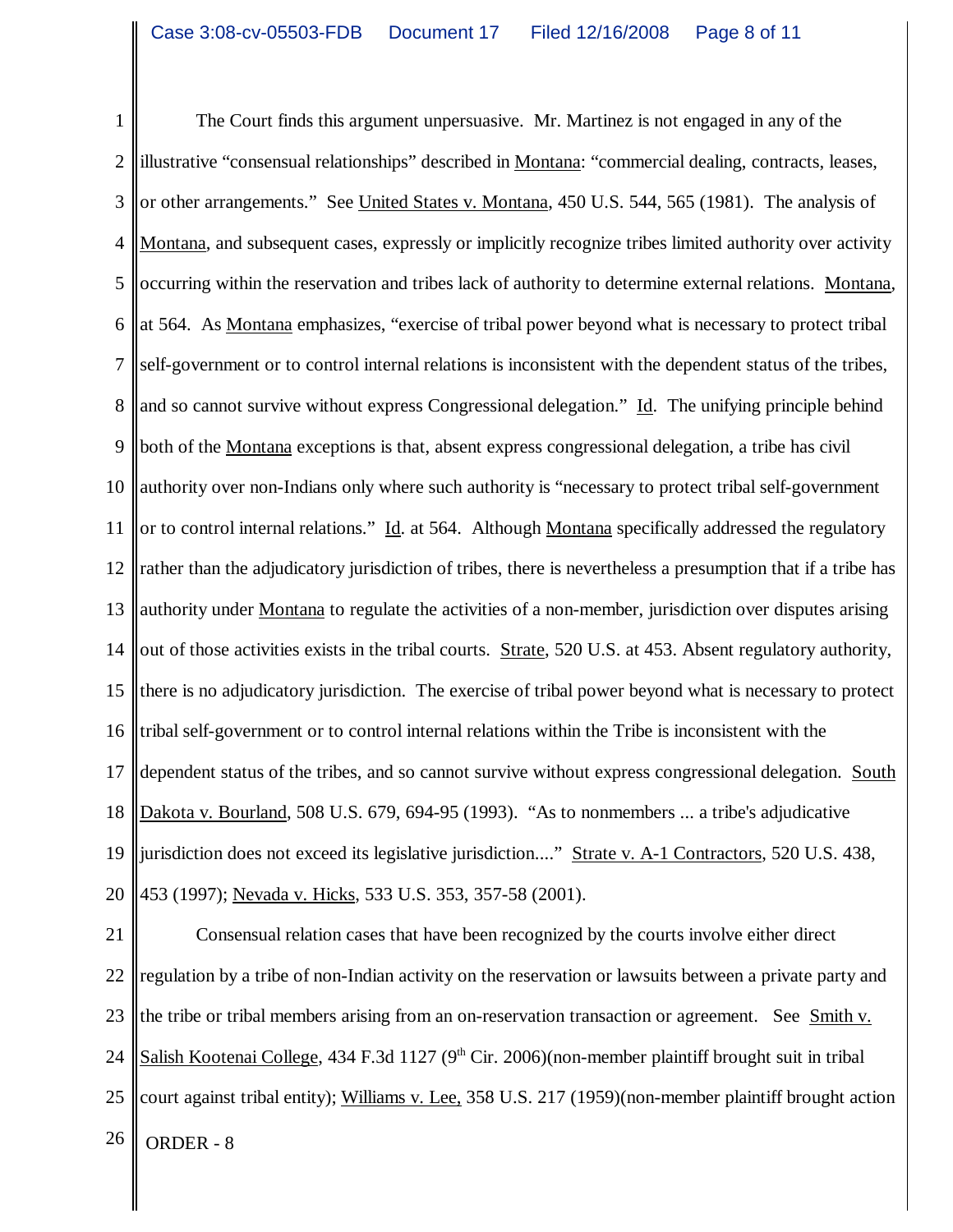1 2 3 in tribal court against tribal member). Here, as in  $Strate$ , there is no consensual relationship and thus, no tribal jurisdiction where the dispute is distinctly non-tribal in nature and arises between two non-Indians on fee land within the reservation. See <u>Strate</u>, 520 U.S., at 457.

4 5 6 7 8 9 10 11 12 13 As recently recognized in Plains Commerce Bank, the first exception is confined to regulation of non-Indian activities on the reservation that have a discernable effect on the tribe or its members. Plains Commerce Bank, v. Long Family Land and Cattle Co., \_\_\_ U.S. \_\_\_, 128 S.Ct. 2709, 2721, 171 L.Ed.2d 457 (2008). "The logic of Montana is that certain activities on non-Indian fee land (say, a business enterprise employing tribal members) or certain uses (say, commercial development) may intrude on the internal relations of the tribe or threaten tribal self-rule. To the extent they do, such activities or land uses may be regulated."  $\underline{Id}$ , at 2723. Where there exist no basis for tribal governance of non-members' conduct on fee land, it is equally evident that the tribal courts lack adjudicatory authority over disputes arising from such conduct. Hornell Brewing Co. v. Rosebud Sioux Tribal Court, 133 F.3d 1087, 1092 (8<sup>th</sup> Cir. 1998).

14 15 16 17 Neither Mr. Martinez or his wife, Helen Martinez, are members of the Suquamish Tribe and their domicile is on fee land. Their domestic disputes and dissolution proceeding are distinctly nontribal in nature and cannot be considered to have intruded on the internal relations of the Tribe or threatened tribal self-rule.

18 19 20 21 22 23 There is no debatable question or colorable claim as to the application of the first exception. The fact that the Tribal Court accepted jurisdiction over the conduct of these parties in the past does not infer Plaintiff's consent to present jurisdiction. It does, however, evidence a tribal court disregard for the limits of its jurisdiction. The Suquamish Tribal Court lacks jurisdiction under the first exception to entertain a dissolution proceeding or to enter protective orders as to these non-Tribal member parties to this litigation.

24

25

**Political Integrity, Economic Security, and Health or Welfare Exception**

The second exception authorizes the tribe to exercise civil jurisdiction when non-Indians'

 $26$  ORDER - 9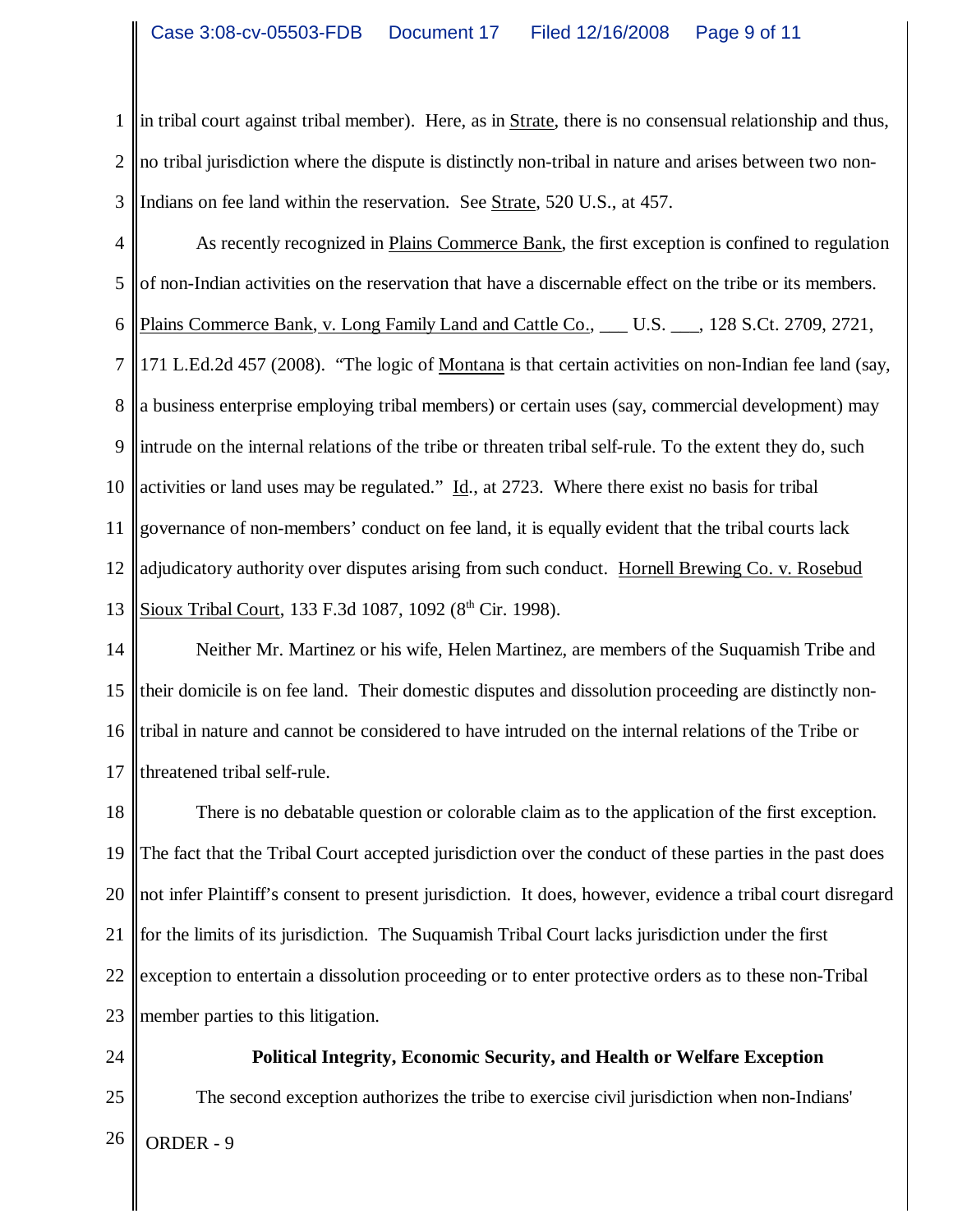1 2 3 4 conduct menaces the political integrity, the economic security, or the health or welfare of the tribe. Plains Commerce Bank, 128 S.Ct., at 2726; Montana, 450 U.S., at 566. This exception stems from the same sovereign interests that give rise to the first. Plains Commerce Bank, at 2726. The conduct must do more than injure the tribe, it must imperil the subsistence of the tribal community. Id.

5 6 7 8 9 10 It is a fundamental fact in this litigation that neither party is a member of the Suquamish Tribe. The dissolution proceeding and domestic relations between these parties does not fall within the rubic of directly affecting the health and welfare of the Tribe. The domestic relations of non-tribal parties does not "imperil the subsistence of the tribal community." The second exception is inapplicable. The Suquamish Tribal Court lacks jurisdiction to enter protective orders or entertain a dissolution proceeding as to these two non-members of the Tribe.

11

#### **Conclusion**

12 13 14 15 16 17 For the above stated reasons the Court finds that Plaintiff need not exhaust tribal remedies before challenging tribal jurisdiction in this Court. Jurisdiction is neither colorable or plausible. Jurisdiction over non-members of the Tribe domiciled on fee land is plainly lacking and exhaustion would only serve to delay the proceedings. Lacking jurisdiction, the underlying orders entered by the Tribal Court are necessarily null and void. The parties may petition the appropriate state court to resolve their disputes.

- 18 ACCORDINGLY;
- 19 IT IS ORDERED:
- 20 (1) Motion to Dismiss by Defendant Suquamish Tribe [Dkt. # 8] is **DENIED**.
- 21 (2) Motion to Dismiss by Defendant Helen Martinez [Dkt. #9] is **DENIED**.
- 22 23 24 25 (3) Plaintiff Daniel Martinez is **GRANTED** declaratory and injunctive relief. The Suquamish Tribe does not have civil jurisdiction to adjudicate domestic relation disputes between the non-members of the Tribe, Daniel and Helen Martinez. This lack of jurisdiction includes petitions for dissolution, child custody, and domestic

 $26$  ORDER - 10